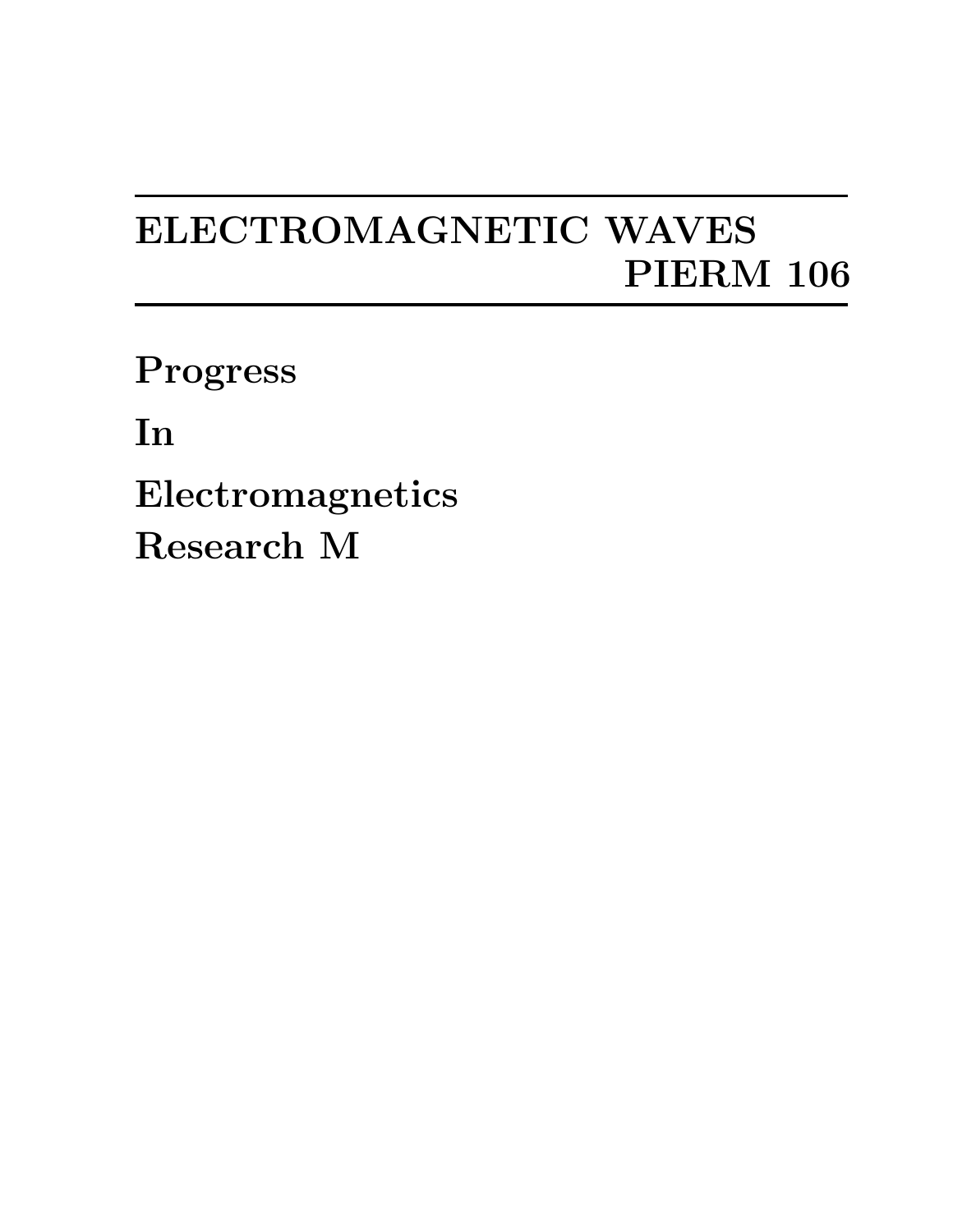*⃝*c 2021 EMW Publishing. All rights reserved.

No part of this publication may be reproduced. Request for permission should be addressed to the Publisher.

All inquiries regarding copyrighted material from this publication, manuscript submission instructions, and subscription orders and price information should be directed to: EMW Publishing, P. O. Box 425517, Kendall Square, Cambridge, Massachusetts 02142, USA.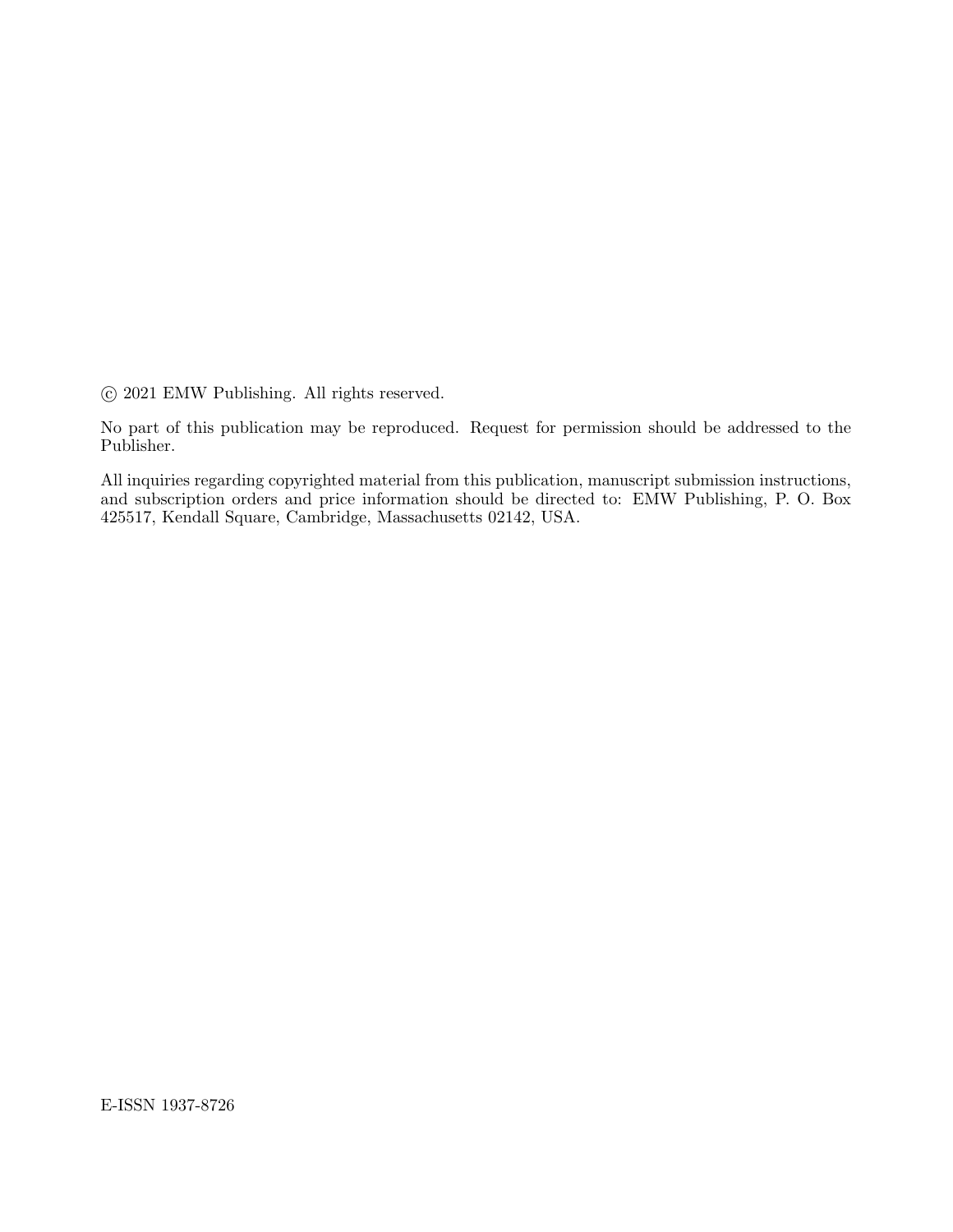## **ELECTROMAGNETIC WAVES PIERM 106**

**Progress In Electromagnetics Research M**

**Chief Editors: Weng Cho Chew and Sailing He**

EMW Publishing Cambridge, Massachusetts, USA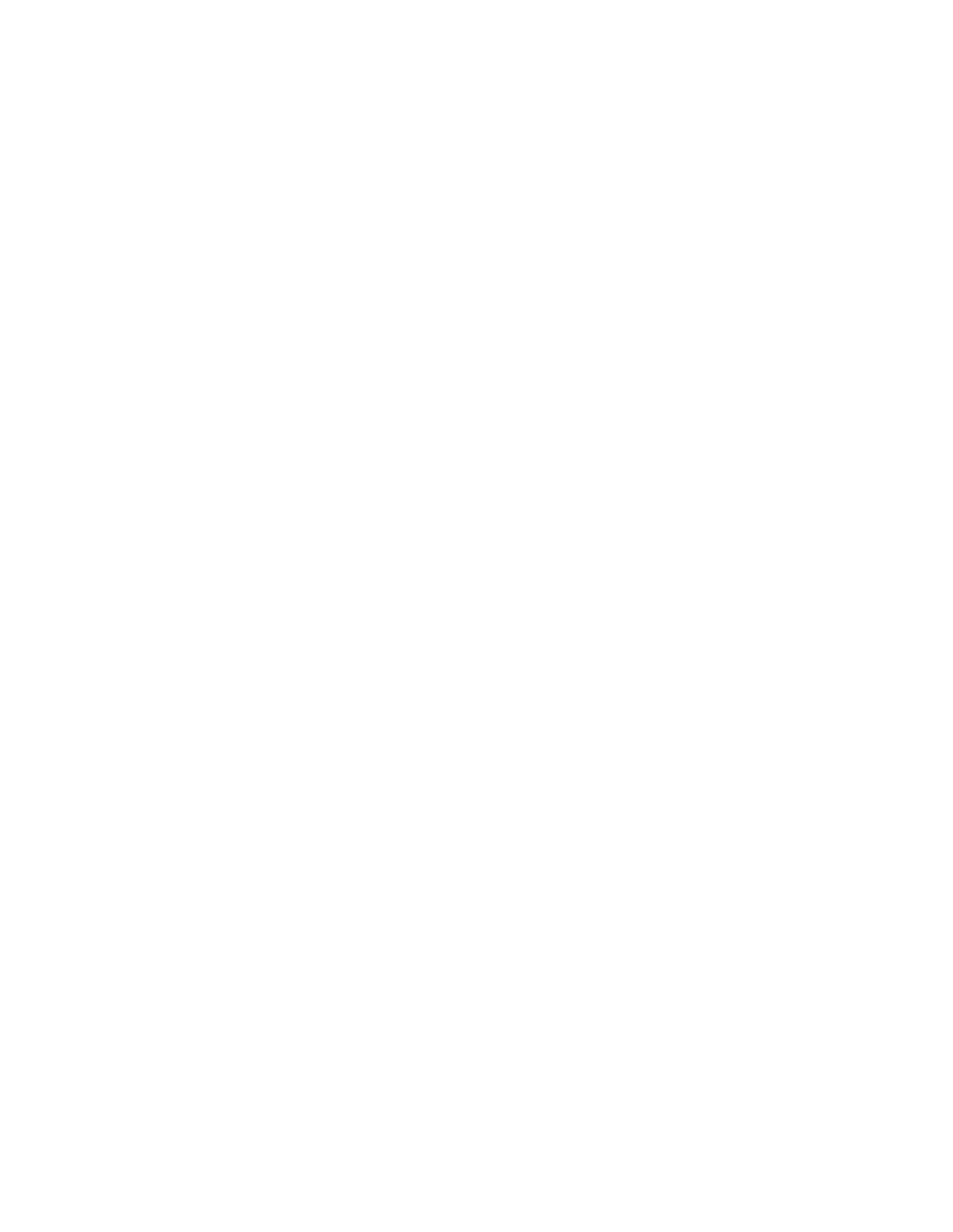## **CONTENTS**

| Half-Mode Substrate Integrated Waveguide Evanescent-Mode Filters with Slots-<br>Embedded Complementary Split-Ring Resonators for Depressed Machining Tolerance<br>Sensitivity |
|-------------------------------------------------------------------------------------------------------------------------------------------------------------------------------|
|                                                                                                                                                                               |
| Design and Optimization of Electromagnetic Parameters in a Linear Magnetic-Geared<br>Generator Based on Orthogonal Statistical Method                                         |
|                                                                                                                                                                               |
| Optimal Magnetic Wake Detection in Finite Depth Water<br>25                                                                                                                   |
| A Novel Circular Polarized Rectenna with Wide Ranges of Loads for Wireless Harvesting<br><b>Energy</b>                                                                        |
| Mustapha Bajtaoui, Otman El Mrabet, Mohammed A. Ennasar, and Mohsine Khalladi  35                                                                                             |
| Single-Feed Cylindrical Dielectric Resonator Antenna with Wide Angular Circular<br>Polarization                                                                               |
|                                                                                                                                                                               |
| Sierpinski-Carpet Fractal Frequency Reconfigurable Microstrip Patch Antenna Design for<br>Ku/K/Ka Band Application                                                            |
| Iqra Masroor, Jamshed A. Ansari, Shadman Aslam, and Abhishek K. Saroj<br>59                                                                                                   |
| Research on Pneumothorax Detection Based on Magneto-Acousto-Electrical Tomography<br>71                                                                                       |
| Bandwidth Improvement of Bowtie Antenna for GPR Applications Using Antipodal<br>Technique, Corner Bending, and Triangular Slot Modifications                                  |
| Osama Alali, Abdelrazak Badawieh, and Mohammad Alhariri<br>83                                                                                                                 |
| Design and Optimization of a TEM Cell Structure Suitable for Wider Bandwidth                                                                                                  |
|                                                                                                                                                                               |
| Design of Y-Type Branch Broadband Dual-polarization Antenna and C-Type Slot Line<br>Notch Antenna                                                                             |
| Yan Yan, Lan Li, Jifang Zhang, Heming Hu, Yonghao Zhu, Hua Chen, and Qing Fang  105                                                                                           |
| Validation of Grating Lobe Reductions in a Dual-Mode Scanning Phased Array Antenna                                                                                            |
|                                                                                                                                                                               |
| An Integro-Differential Approach for Eddy Currents Computation in Structures Having<br><b>Heterogeneous Dimensions</b>                                                        |
|                                                                                                                                                                               |